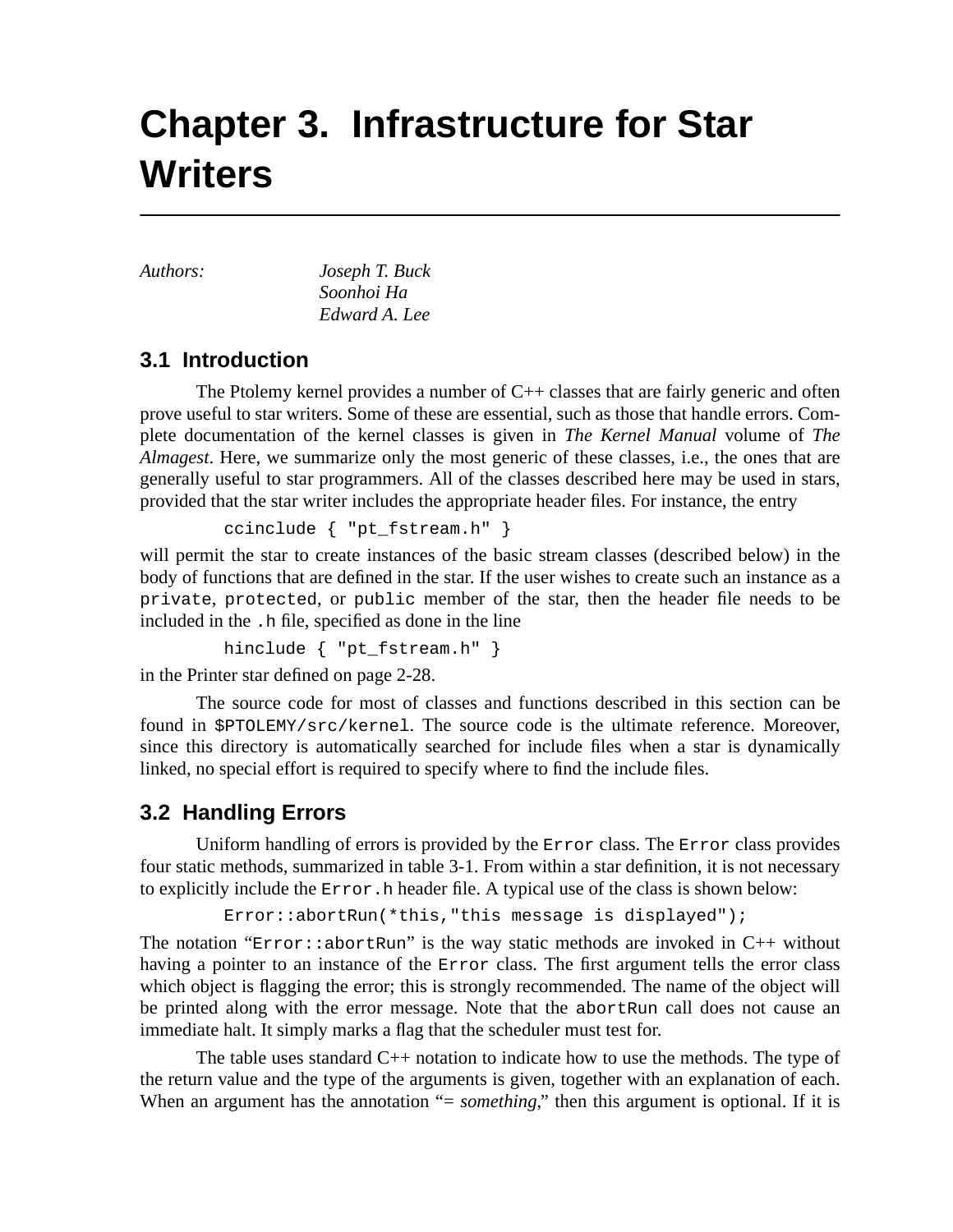omitted from the call, then the value used will be *something*.

**Error class** #include "Error.h"

| method                            | description                                                          |
|-----------------------------------|----------------------------------------------------------------------|
| static void abortRun              | signal a fatal error, and request a halt to the run                  |
| const NamedObj&<br>obj,           | the object triggering the error                                      |
| const char*,                      | the error message                                                    |
| const char* = $0$ ,               | optional additional message to concatenate to the error mes-<br>sage |
| const char* = $0$ )               | optional additional message to concatenate to the error mes-<br>sage |
| static void abortRun              | signal a fatal error, and request a halt to the run                  |
| const char*,                      | the error message                                                    |
| const char* = $0,$                | optional additional message to concatenate to the error mes-<br>sage |
| const char* = $0$ )               | optional additional message to concatenate to the error mes-<br>sage |
| static void error                 | signal an error, without requesting a halt to the run                |
| $(\ldots)$                        |                                                                      |
| static void message<br>$(\ldots)$ | output a message to the user                                         |
| static void warn<br>$(\ldots)$    | generate a warning message                                           |

**TABLE 3-1:** A summary of the static methods in the Error class. Each method has two templates, as shown only for the abortRun method. The others are the same.

# **3.3 I/O Classes**

Star programmers often need to communicate with the user. The most flexible way to do this is to build a customized, window-based interface, as described in "Using Tcl/Tk" on page 5-1. Often, however, it is sufficient to plot some data or to just construct strings and output them to files or to the standard output<sup>1</sup>. To do the latter, use the classes pt\_ifstream and pt\_ofstream, which are derived from the standard C++ stream classes ifstream and ofstream, respectively. More sophisticated output can be obtained with the XGraph class, the histogram classes, and classes that interface to Tk for generating animated, interactive displays. All of these classes are summarized in this section.

### **3.3.1 Extended input and output stream classes**

The pt of stream class is used in the Printer star on page 2-28. Include the header file pt\_fstream.h. The pt\_ofstream constructor is invoked in the setup method with

<sup>1.</sup> Note that when users run pigi, the standard output may appear on a window that is buried. The -console option to pigi helps, in that it creates a specific window for the standard output and other interactions with the user. The standard output is much more useful with ptcl, the textual interpreter.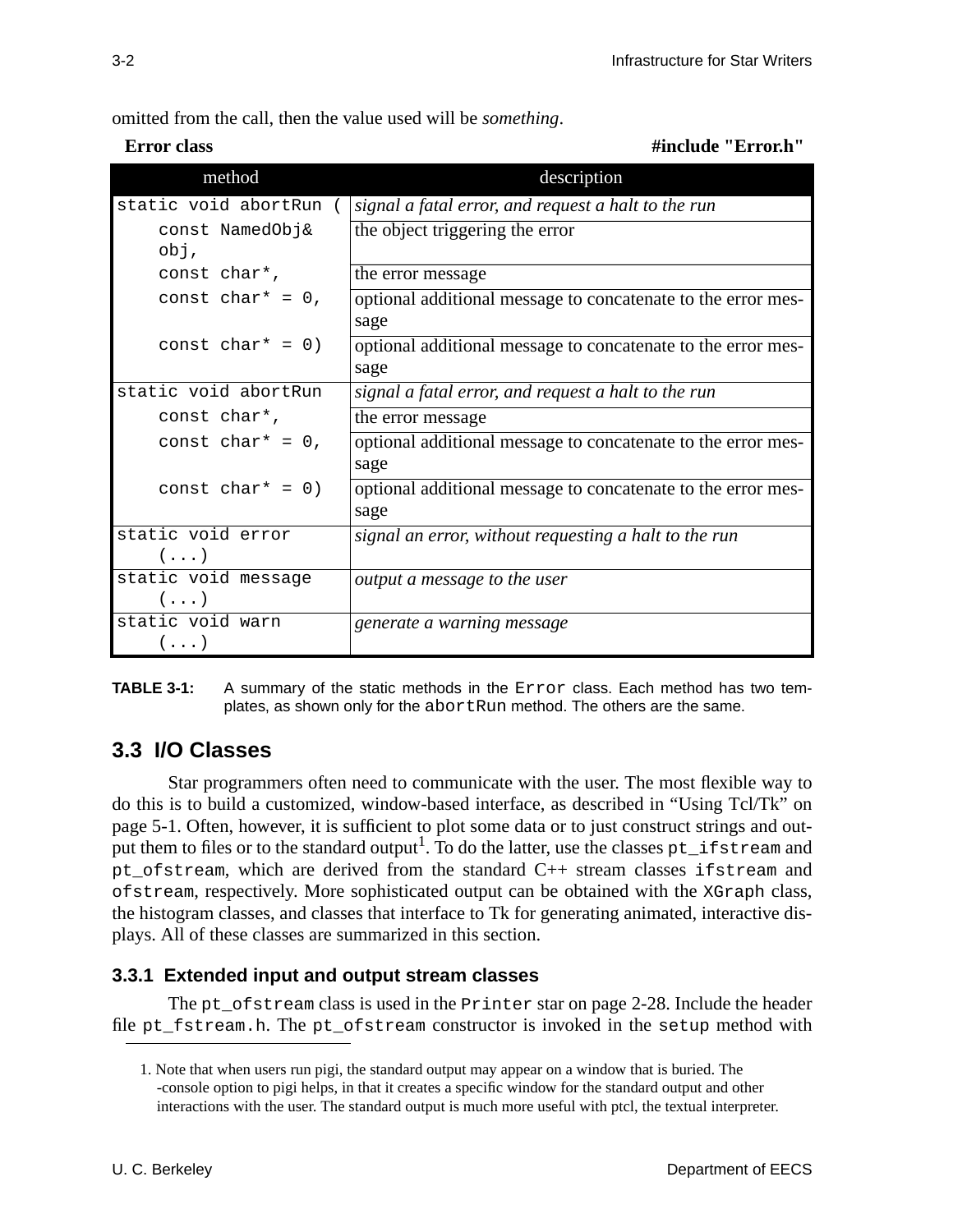the call to new. It would not do to invoke it in the constructor for the star, since the fileName state would not have been initialized. Notice that the setup method reclaims the memory allocated in previous runs (or previous invocations of the setup method) before creating a new pt\_ofstream object. Notice that we are not using a wrapup method to reclaim the memory, since this method is not invoked if an error occurs during a run.

The classes pt ifstream and pt ofstream are only a slight extension of the classes ifstream and ofstream. They add the following features:

- First, certain special file names are recognized as arguments to the constructor or to the open method. These file names are <cin>, <cout>, <cerr>, or <clog> (the angle brackets must be part of the string), then the corresponding standard stream of the same name is used for input (pt\_ifstream) or output (pt\_ofstream). In addition, C standard I/O fans can specify <stdin>, <stdout>, or <stderr>.
- Second, the Ptolemy expandPathName (see table 3-7 on page 3-8) is applied to the filename before it is opened, permitting it to start with ~user or \$VAR.
- Finally, if a failure occurs when the file is opened,  $Error: :$  abortRun is called with an appropriate error message, including the Unix error condition.

These classes can be used for binary character data as well as ASCII.

### **3.3.2 Generating graphs using the XGraph class**

The XGraph class provides an interface to the pxgraph program, used for plotting data on an X window system display. The pxgraph program and all its options are documented in the *User's Manual*. An example of the output from pxgraph is shown in figure 3- 1.The most useful methods of the class are summarized in table 3-2.

Using the XGraph class involves an invocation of the initialize method, some number of invocations of the addPoint method, followed by an invocation of the termi-



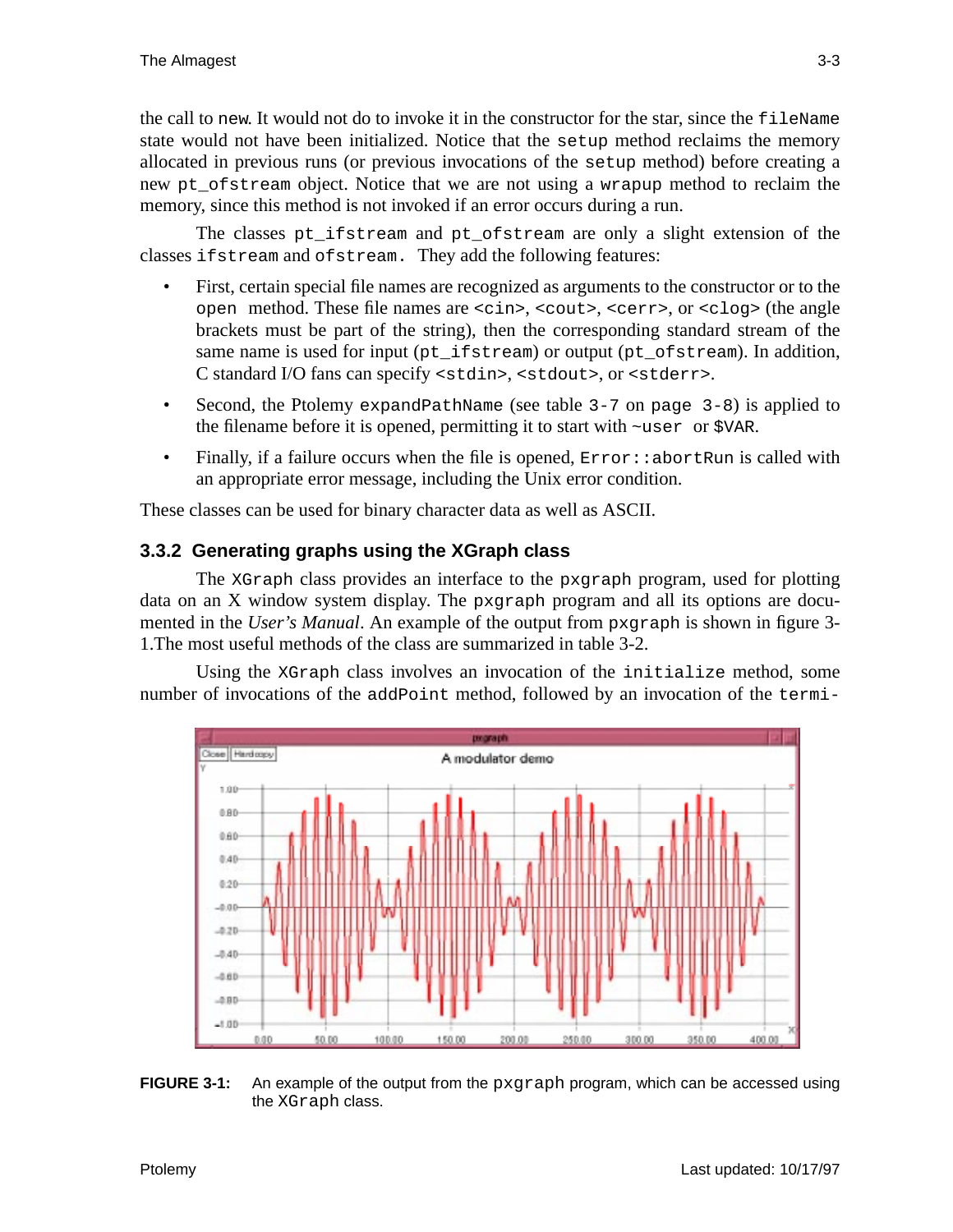nate method. Multiple data sets (currently up to 64) may be plotted together. They will each be given a distinctive color and/or line pattern. Within each data set, it is possible to break the connecting lines between points by calling the newTrace method.

| method                         | description                                                       |
|--------------------------------|-------------------------------------------------------------------|
| void initialize (              | start a fresh plot                                                |
| Block* parent,                 | pointer to the block using the class                              |
| int noGraphs,                  | the number of data sets to plot                                   |
| const char*<br>options,        | options to pass to the pxgraph program                            |
| const char*<br>title,          | title to put on the graph                                         |
| const char*<br>saveFile = $0,$ | name of a file to save data to                                    |
| int ignore = $0$ )             | number of initial points to ignore                                |
| void addPoint (                | add the next point to the first data set with implicit x position |
| float $y$ )                    | the vertical position                                             |
| void addPoint (                | add a single point to the first data set                          |
| float x,                       | the horizontal position of the point to plot                      |
| float $y$ )                    | the vertical position of the point to plot                        |
| void addPoint (                | add a single point to a particular data set                       |
| int dataSet,                   | the number of the data set (starting with 1)                      |
| float x,                       | the horizontal position of the point to plot                      |
| float y )                      | the vertical position of the point to plot                        |
| void newTrace (                | start a new trace disconnected from the previous trace            |
| int dataSet = $1)$             | the data set for the new trace                                    |
| void terminate                 | plot the data using the pxgraph program                           |

 **XGraph class** #include "Display.h"

**TABLE 3-2:** A summary of the most useful methods of the XGraph class, which provides a simple interface to the pxgraph program, used for plotting data.

### **3.3.3 Classes for displaying animated bar graphs**

The BarGraph class creates a Tk window that displays a bar graph that can be modified dynamically, while a simulation runs. An example with 12 data sets and 8 bars per data set is shown in figure 3-2. The most useful methods of the class are summarized in table 3-3. This class is directly usable only by stars linked into a pigi process, not to stars linked into the interpreter, ptcl. The reason for this is that ptcl does not have the Tk code linked into it. Correspondingly, the class definition source code is in \$PTOLEMY/src/pigilib, rather than the more usual \$PTOLEMY/src/kernel.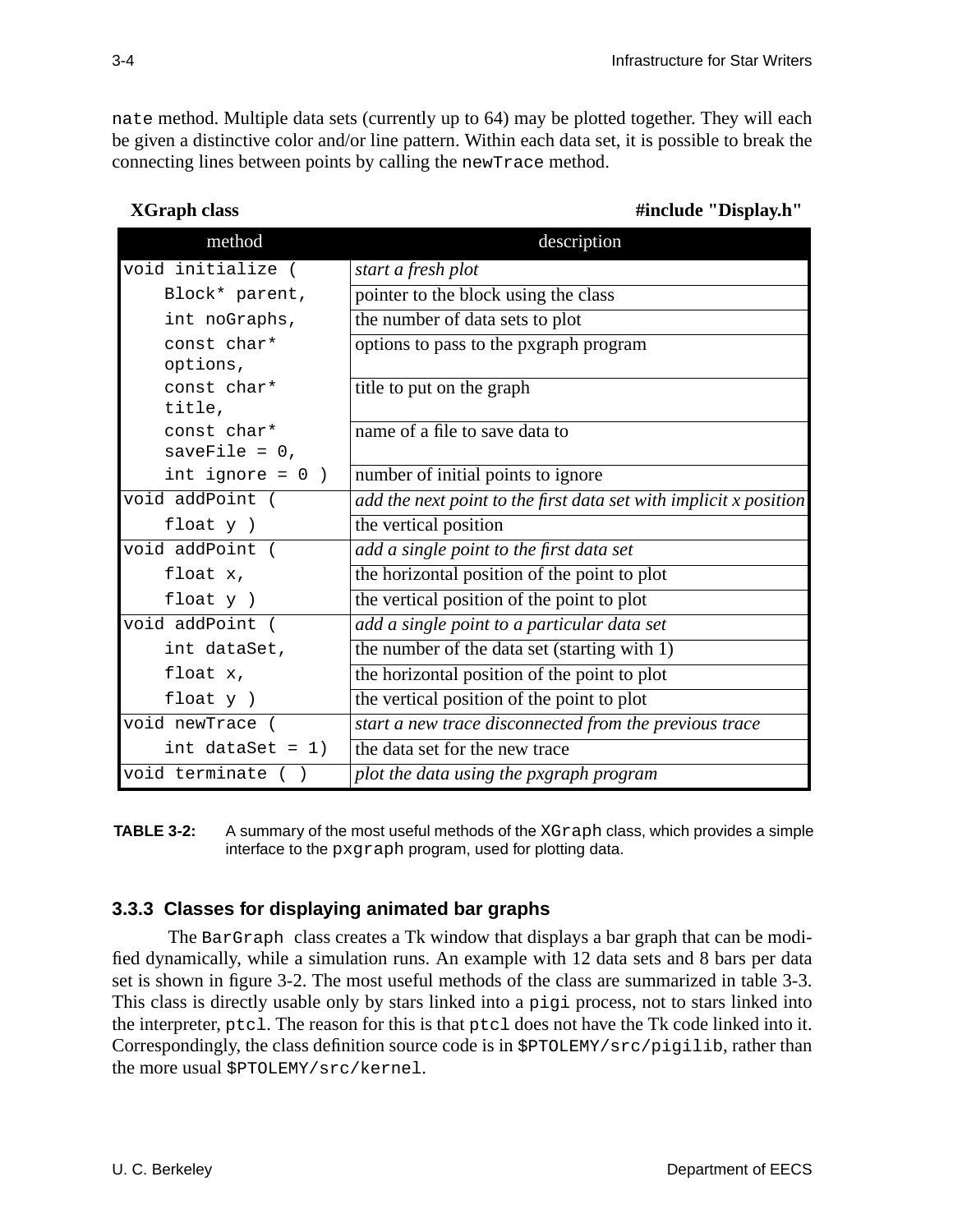**BarGraph class** #include "BarGraph.h"

|              | method          | description                                                          |
|--------------|-----------------|----------------------------------------------------------------------|
| int setup (  |                 | start a fresh plot; return FALSE if setup fails                      |
|              | Block* parent,  | pointer to the block using the class                                 |
| char* desc,  |                 | label for the bar graph                                              |
|              | int numInputs,  | the number of data sets to plot                                      |
|              | int numBars     | the number of bars per data set to show at once                      |
| double top,  |                 | the numerical value that will produce the highest bar                |
|              | double bottom,  | the numerical value that will produce the lowest bar                 |
|              | char* geometry, | the starting position for the window (e.g. "+ $0+0$ " or "- $0-0$ ") |
|              | double width,   | the starting width of the window (in cm)                             |
|              | double height)  | the starting height of the window (in cm)                            |
| int update ( |                 | modify or add a bar; return FALSE if it fails                        |
|              | int dataSet,    | the number of the data set (starting with 0)                         |
| int bar,     |                 | the horizontal position of the point to plot                         |
| double y)    |                 | the requested height of the bar                                      |

**TABLE 3-3:** A summary of the most useful methods of the BarGraph class, which creates animated bar graph charts in a window, and is available to stars running under pigi.

## **3.3.4 Collecting statistics using the histogram classes**

The Histogram class constructs a histogram of data supplied. The XHistogram



**FIGURE 3-2:** An example of an animated bar graph created using the BarGraph class. This class uses Tk, so it is available under pigi, but not under ptcl.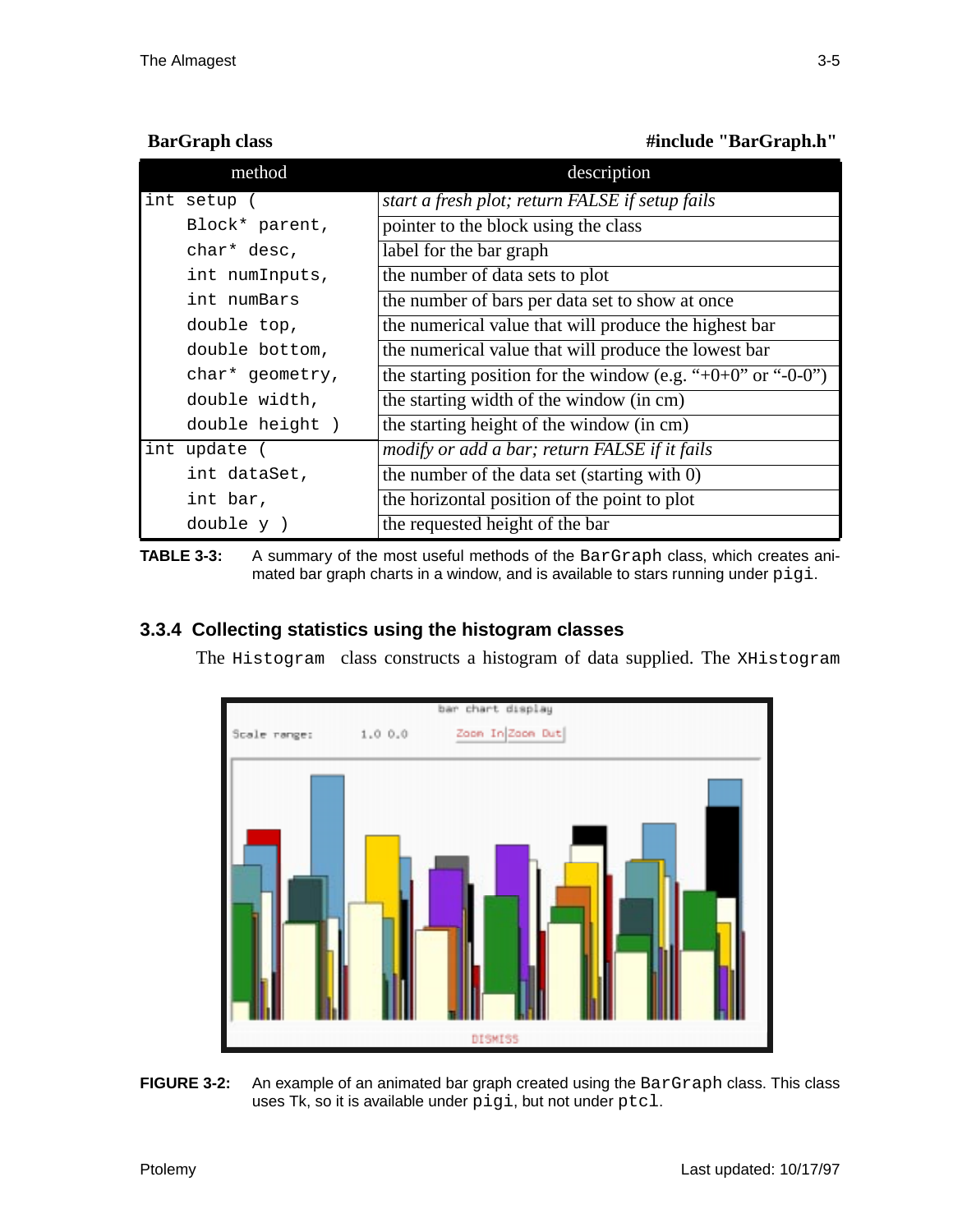class also constructs a histogram, but then plots it using the pxgraph program. An example of such a plot is shown in figure 3-3. The most useful methods of both classes are summarized in tables 3-4 and 3-5.

The Histogram class counts the number of occurrences of data values that fall within each of a number of bins. Each bin represents a range of numbers. All bins have the same width, and the center of each bin will be an integer multiple of this width. Bin number 0 is always that with the smallest center. Bins are added if new data arrives that does not fit within any of the existing bins. The getData method is used to read out the contents of a bin. If you start with bin number 0, and proceed until getData returns FALSE, you will have read all the bins.

### **Histogram class** #include "Histogram.h"

|                  | description                                                      |
|------------------|------------------------------------------------------------------|
| Histogram (      | constructor                                                      |
| $double width =$ | the width of each bin; bins are centered at integer multiples of |
| 1.0,             | this                                                             |
| int maxBins =    | since bins are added as needed, it is wise to limit their number |
| 1000)            |                                                                  |
| void add (       | add to the count of the bin within which the given data falls    |
| double x )       | a data point for the histogram                                   |
| int numCounts    | return the number of data values used so far in the histogram    |
| double mean (    | return the average value of all observed data so far             |
| double variance  | return the variance of the observed data so far                  |
| int getData (    | get the count for a given bin; return FALSE if the bin is out of |
|                  | range                                                            |
| int binno,       | starting at 0, the bin number                                    |
| int& count,      | place to store the count for the given bin                       |
| double& bin-     | place to store the center of the given bin                       |
| Center           |                                                                  |

**TABLE 3-4:** A summary of the most useful methods of the Histogram class, which creates histogram charts in a window, and is available to stars running under  $pi$ 



**FIGURE 3-3:** An example of a histogram generated using the XHistogram class.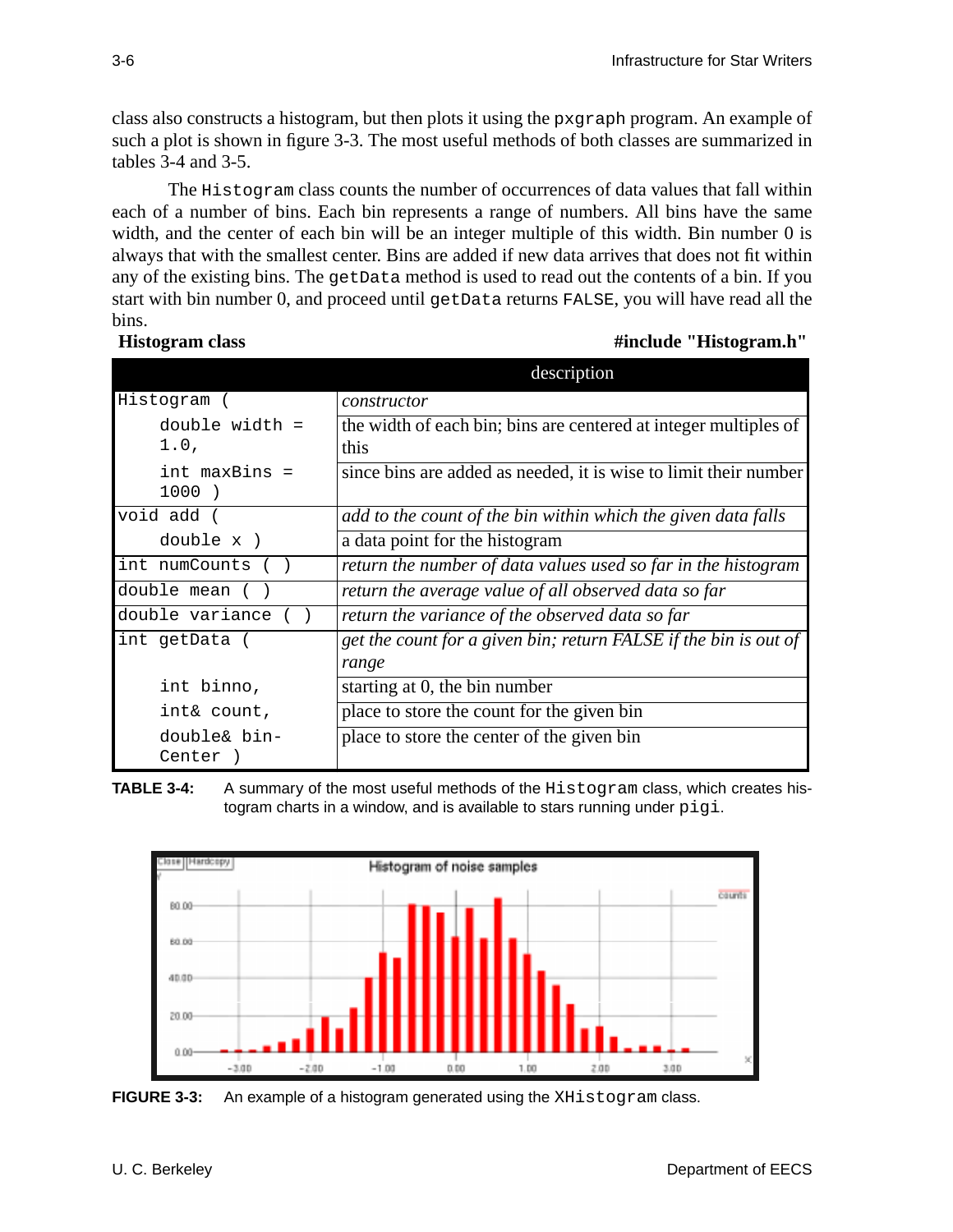| <b>XHistogram class</b> | #include "Histogram.h" |
|-------------------------|------------------------|
|-------------------------|------------------------|

| method                   | description                                                              |
|--------------------------|--------------------------------------------------------------------------|
| void initialize (        | start a fresh histogram                                                  |
| Block* parent,           | pointer to the block using the class                                     |
| double binWidth,         | the width of each bin; bins are centered at integer multiples of<br>this |
| const char*<br>options,  | options to pass to the pxgraph program, in addition to -bar -nl<br>-brw  |
| const char*<br>title,    | title to put on the histogram                                            |
| const char*<br>saveFile, | name of a file to save data to (or 0 if none)                            |
| int maxBins =<br>1000)   | since bins are added as needed, it is wise to limit their number         |
| void addPoint (          | add to the count of the bin within which the given data falls            |
| double y)                | a data point for the histogram                                           |
| int numCounts            | return the number of data values used so far in the histogram            |
| double mean (            | return the average value of all observed data so far                     |
| double variance          | return the variance of the observed data so far                          |
| void terminate           | plot the histogram using the pxgraph program                             |

**TABLE 3-5:** A class for displaying histograms.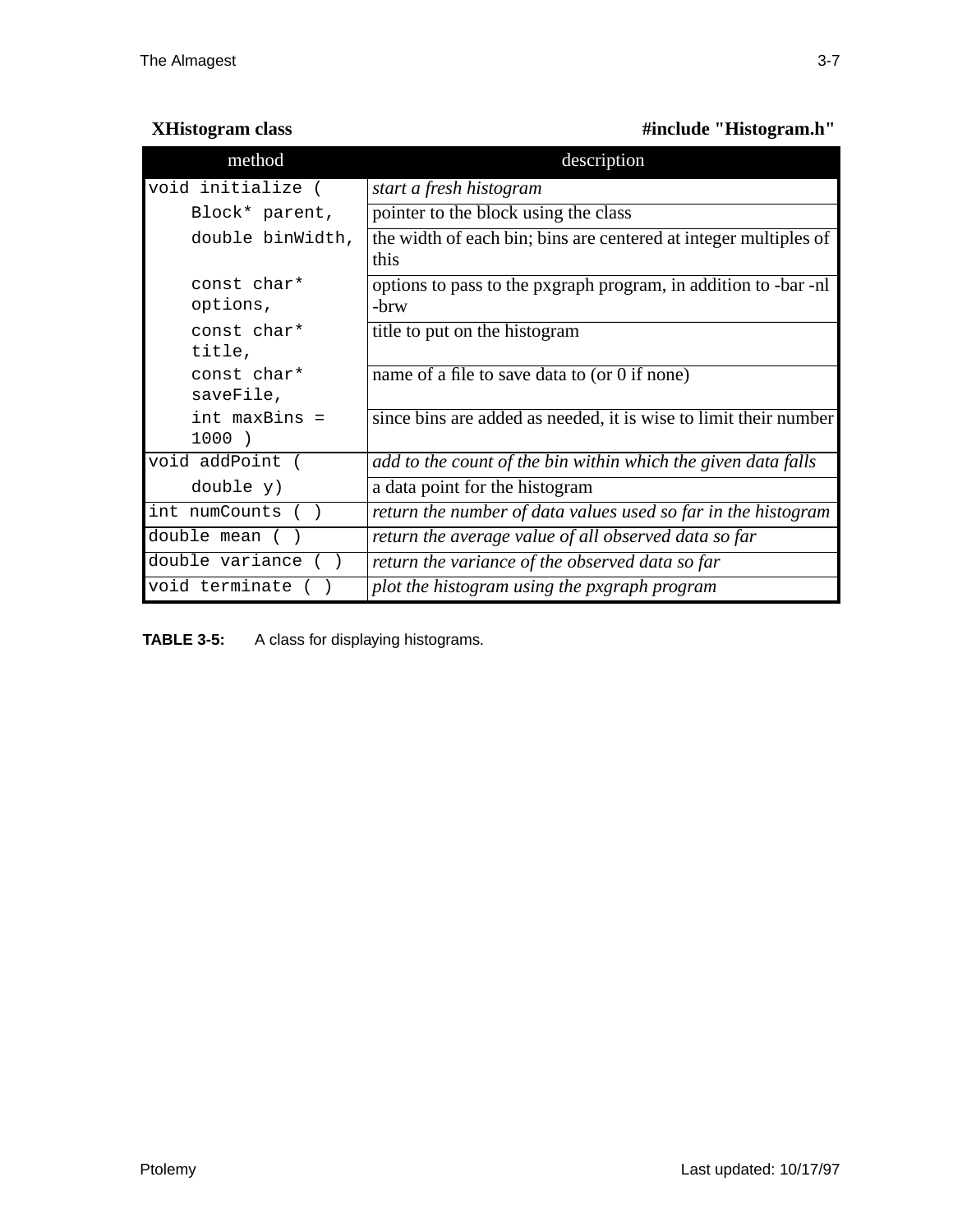# **3.4 String Functions and Classes**

The Ptolemy kernel defines some ordinary functions (not classes) plus two classes that are useful for building and manipulating strings. The non-class string functions are summarized in table 3-6.. These include functions for copying strings, adding strings to a system-

*ordinary functions for strings* $\qquad \qquad \qquad$  **#include "miscFuncs.h"** 

| method                     | description                                               |
|----------------------------|-----------------------------------------------------------|
| char* savestring           | create a new copy of the given text and return a          |
| const char* text)          | pointer to it; the caller must eventually delete the      |
|                            | string.                                                   |
| const char* hashstring     | save a copy of the text in a system-wide hash table,      |
| const char* text)          | if it isn't already there, and return a pointer to the    |
|                            | entry.                                                    |
| char* tempFileName         | return a new, unique temporary file name; the             |
|                            | caller must eventually delete the string.                 |
| const char* expandPathName | return an expanded version of the filename argu-          |
| const char* filename)      | ment, which may start with " $\sim$ ", " $\sim$ user", or |
|                            | "\$var"; the expanded result is in static storage, and    |
|                            | will be overwritten by the next call.                     |

**TABLE 3-6:** Non-class (ordinary) functions available in the Ptolemy kernel for string manipulation

wide hash table, creating temporary file names. The non-class pathname functions are summarized in table 3-7. These functions are for expanding file names that might begin with a reference to a user's home directory ("~username") or an shell environment variable ("\$VARIABLE"). Also provided is a function for verifying that an external program to be invoked is available, and a function for searching the user's path.

*ordinary functions for path search* **#include "paths.h"** 

| method                         | description                                                         |
|--------------------------------|---------------------------------------------------------------------|
| int progNotFound               | $\int$ flag an error and return TRUE if a program is not<br>found   |
| const char* program,           | the name of the program to find in the user's path                  |
| const $char*$ extramsq =<br>0) | message to add to error message if the program<br>isn't found       |
| const char* pathSearch         | find a file in a Unix-style path, returning the direc-<br>tory name |
| const char* file,              | file name to find in the path                                       |
| const char* path = $0$ )       | if non-zero, the path to use instead of the user's<br>path          |

**TABLE 3-7:** Non-class (ordinary) functions available in the Ptolemy kernel for certain pathname manipulations.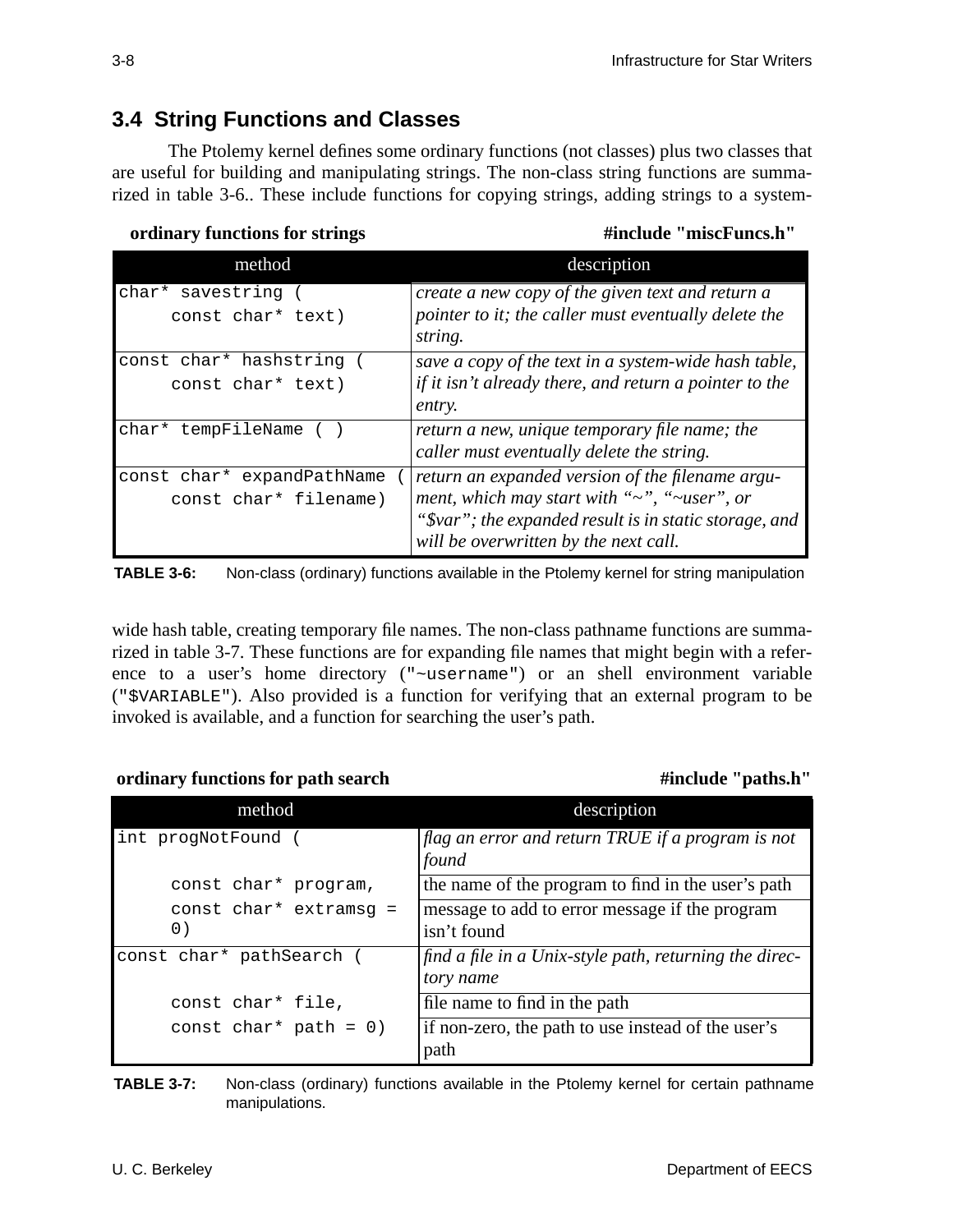Two classes are provided for manipulating strings, InfString, and StringList, these classes are summarized in figure 3-8.

#include "StringList.h"

| method                 | description                                                  |
|------------------------|--------------------------------------------------------------|
| StringList             | constructors can take any of the following possible argu-    |
|                        | ments                                                        |
| none                   | return an empty StringList                                   |
| const StringList&      | copy s and return a new, identical StringList                |
| S                      |                                                              |
| char c                 | return a StringList with one string of one character         |
| const char* string     | copy the string and makes a one element String List contain- |
|                        | ing it                                                       |
| int i                  | create an ASCII representation of the number and return a    |
| double x               | one element StringList with that number as the element       |
| unsigned u             |                                                              |
| StringList& operator = | assignment takes the same types of arguments as the con-     |
| arg                    | structors, except "none"                                     |
| StringList& operator   | add one or more elements to a StringList; this takes the     |
| << arg                 | same types of arguments as the constructors, except "none"   |
| operator const char*   | join all elements together and return as a single string;    |
| void initialize ()     | delete all elements, making the StringList empty             |
| int length ( )         | return the length in characters (sum of the lengths of the   |
|                        | elements)                                                    |
| int numPieces ()       | return the number of elements                                |
| const char* head ()    | return the first element                                     |
| char* newCopy ()       | return the concatenated elements in a single newly allo-     |
|                        | cated string; the caller must free the memory allocated.     |

### **InfString class** #include "InfString.h"

| method                 | description                                                       |
|------------------------|-------------------------------------------------------------------|
| all StringList methods | see above                                                         |
| operator char*         | $\vert$ join all elements together and return as a single string; |

**TABLE 3-8:** A summary of the most useful methods of the StringList and InfString classes. The InfString class inherits all of the methods from StringList, adding only the cast to char\*.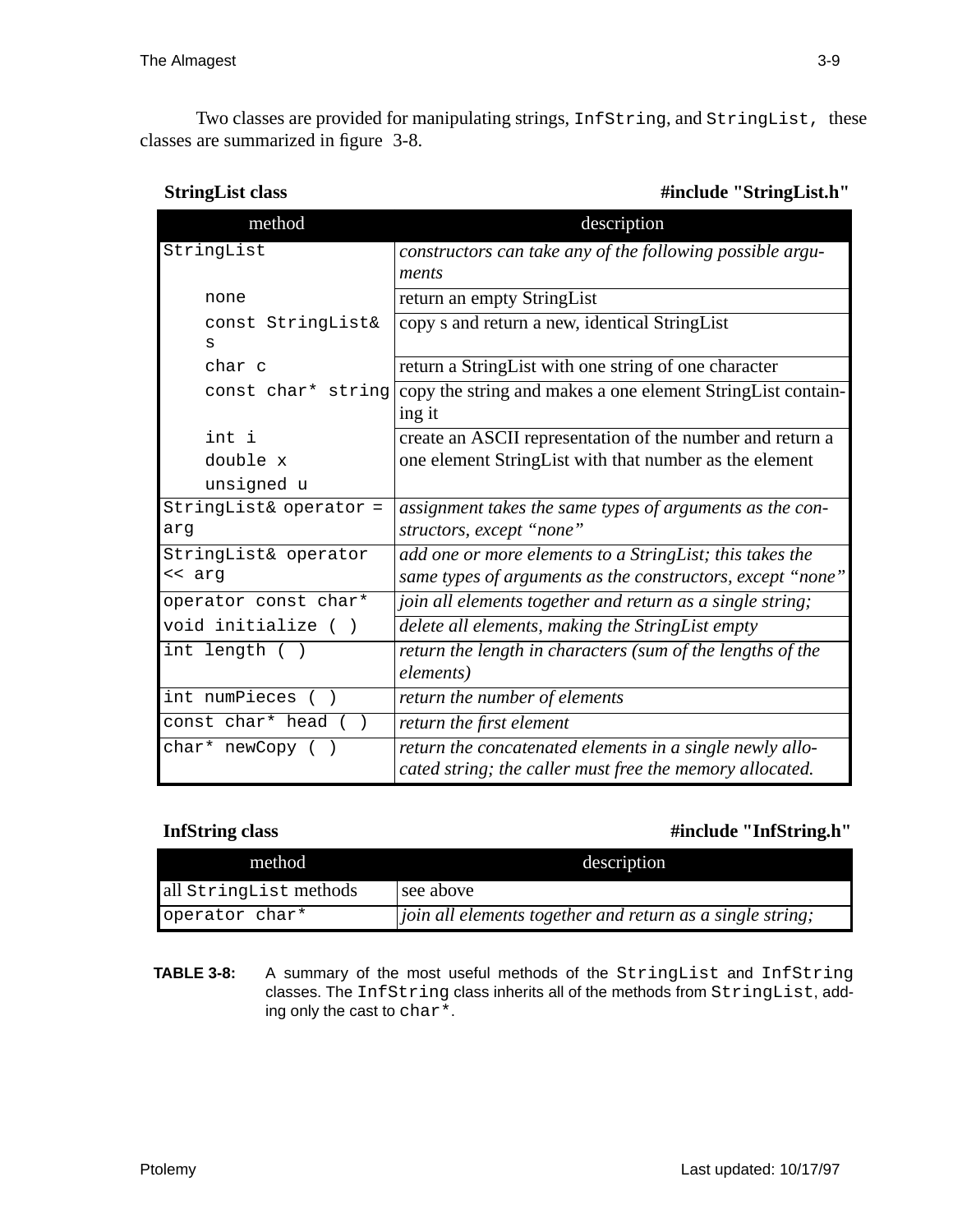Although these two classes are almost identical in design, their recommended uses are quite different. The first is designed for building up strings without having to be concerned about the ultimate size of the string. New characters can be appended to the string at any time, and memory will be allocated to accommodate them. When you are ready to use the string, perhaps by passing it to a function that expects the standard character array representation of the string, then simply cast the object to char\*.

In fact, InfString is publicly derived from StringList, adding only the cast to char\*. StringList is implemented as a list of strings, where the size of the list is not bounded ahead of time. StringList is recommended for applications where the list structure is to be preserved. The cast to char\* in InfString destroys the list structure, consolidating all its strings into one contiguous string.

The most useful methods for both classes are summarized in table . Since InfString differs by only one operator, we show only that one operator.

A word of warning is in order. If a function or expression returns a StringList or InfString, and that value is not assigned to a StringList or InfString variable or reference, and the (const char\*) or (char\*) cast is used, it is possible (likely under g++) that the StringList or InfString temporary will be destroyed too soon, leaving the const char<sup>\*</sup> or char<sup>\*</sup> pointer pointing to garbage. The solution is to assign the returned value to a local StringList or InfString before performing the cast. Suppose, for example, that the function foo returns an InfString. Further, suppose the function bar takes a char\* argument. Then the following code will fail:

```
bar(foo());
```
(Note that the cast to char  $*$  is implicit). The following code will succeed: InfString  $x = foo()$ ;  $bar(x)$ ;

# **3.5 Iterators**

The StringList class is one of several list classes in the Ptolemy kernel. A basic operation on list classes is to sequentially access their members one at a time. This is accomplished using an iterator class, companion to the list class. For the StringList class, the iterator is called StringListIter. Its methods are summarized in table 3-9. An example program frag-

| <b>StringListIter class</b> | #include "StringList.h" |
|-----------------------------|-------------------------|
|-----------------------------|-------------------------|

| method                                                      | description                                                          |
|-------------------------------------------------------------|----------------------------------------------------------------------|
| StringList (                                                | constructor                                                          |
| StringList& list )                                          | the list over which the iterator will iterate                        |
| const char* next ()                                         | return the next string on the list, or $\theta$ if there are no more |
| const char* operator<br>$\left ++\right $ $\left ++\right $ | a synonym for "next"                                                 |
| void reset (                                                | reset the iterator to start at the head again                        |

**TABLE 3-9:** An example of an iterator class, used to access the elements of a list class.

ment using this is given below:

```
StringListIter item(myList);
const char* string;
```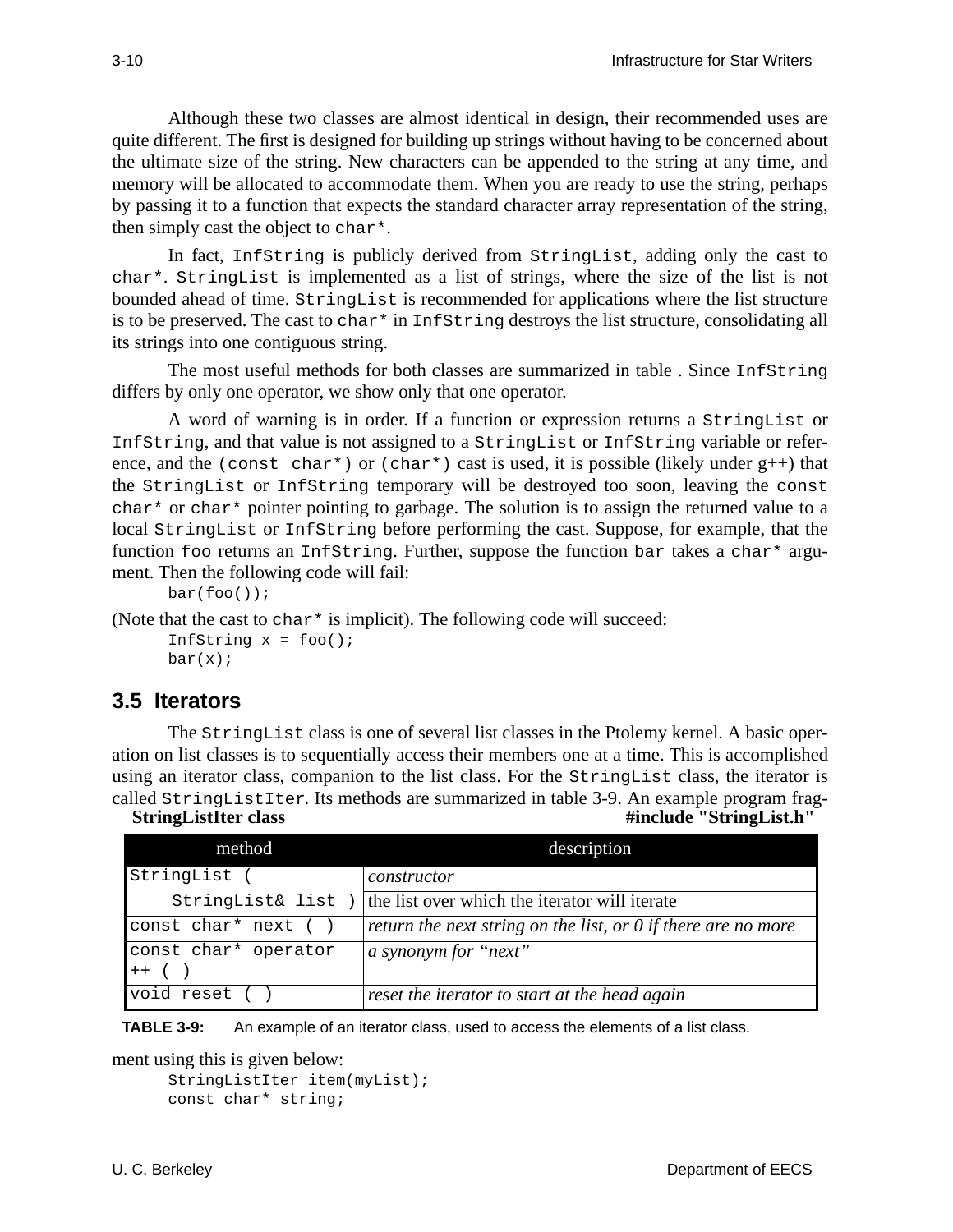```
while ((string = item++) != 0) cout << string << "\n";
In this fragment, myList is assumed to be a StringList previously set up.
```
# **3.6 List Classes**

The StringList class is privately derived from the SequentialList class, an extremely useful class used throughout Ptolemy. This class implements a linked list with a running count of the number of elements. It uses the generic pointer technique, with

```
typedef void* Pointer
```
Thus, items in a sequential list can be pointers to any object, with a generic pointer used to access the object. In derived classes, like StringList, this generic pointer is converted to a specific type of pointer, like const char<sup>\*</sup>. The methods are summarized in table  $3-10$ .

An important point to keep in mind when using a SequentialList is that its destructor does not delete the elements in the list. It would not be possible to do so, since it has only a generic pointer. Also, note that random access (by element number, or any other method) can be very inefficient, since it would require sequentially chaining down the list.

SequentialList has an iterator class called ListIter. The ++ operator (or next member function) returns a Pointer.

In table 3-11 are two classes privately derived from SequentialList, Queue and Stack. The first of these can implement either a first-in, first-out (FIFO) queue, or a last-in,

| method                   | description                                                                     |
|--------------------------|---------------------------------------------------------------------------------|
| void append (Pointer p)  | add the element p to the end of the list                                        |
| Pointer elem ( int n )   | return the n-th element on the list (zero if there are<br><i>fewer than n)</i>  |
| int empty ( )            | return 1 if empty, 0 if not                                                     |
| Pointer getAndRemove ()  | return and remove the first element on the list<br>(return zero if empty)       |
| Pointer getTailAndRemove | return and remove the last element on the list (return<br>zero if empty)        |
| Pointer head ()          | return the first element on the list (zero if empty)                            |
| void initialize ()       | remove all elements from the list                                               |
| int member (Pointer p)   | return 1 if the list has a pointer equal to p, $\theta$ if not                  |
| void prepend (Pointer p) | add the element p to the beginning of the list                                  |
| int remove (Pointer p)   | if the list has a pointer equal to p, remove it, and<br>return $l$ ; $0$ if not |
| int size ()              | return the number of elements on the list                                       |
| Pointer tail             | return the last element on the list (zero if empty)                             |

**SequentialList class** #include "DataStruct.h"

**TABLE 3-10:** The most useful basic list structure defined in the Ptolemy kernel.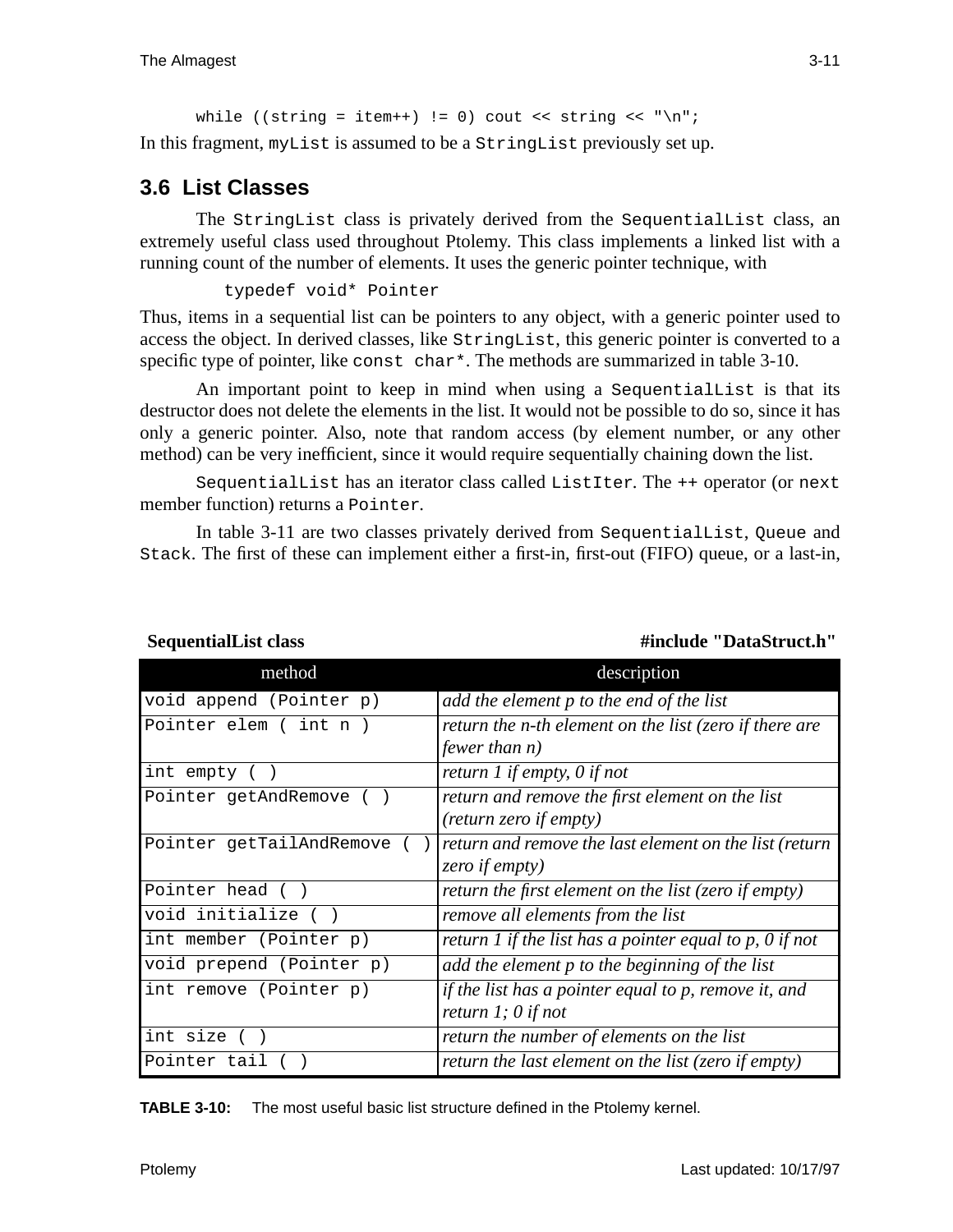first-out (LIFO) queue. The second implements a stack, which is also a LIFO queue.

### **Queue class** #include "DataStruct.h"

| method                                  | description                                                                       |
|-----------------------------------------|-----------------------------------------------------------------------------------|
| Pointer getHead ()                      | return and remove the first element on the list (return zero if<br><i>empty</i> ) |
| Pointer getTail ()                      | return and remove the last element on the list (return zero if<br><i>empty</i> )  |
| void initialize ()                      | remove all elements from the list                                                 |
| void putHead (Pointer<br> p             | add the element p to the beginning of the list                                    |
| void putTail (Pointer<br>$\mathbf{p}$ ) | add the element p to the end of the list                                          |
| int size                                | return the number of elements on the list                                         |

### **Stack class #include "DataStruct.h"**

| method                         | description                                                                       |
|--------------------------------|-----------------------------------------------------------------------------------|
| Pointer accessTop              | return the top of the stack without removing it (return zero if<br><i>empty</i> ) |
| void initialize ()             | remove all elements from the list                                                 |
| Pointer popTop                 | return and remove the top element from the stack (zero if<br><i>empty</i> )       |
| void pushBottom<br>(Pointer p) | add the element p to the bottom of the stack                                      |
| void pushTop (Pointer<br>p)    | add the element p to the top of the stack                                         |
| int size                       | return the number of elements on the list                                         |

**TABLE 3-11:** Two classes derived from SequentialList.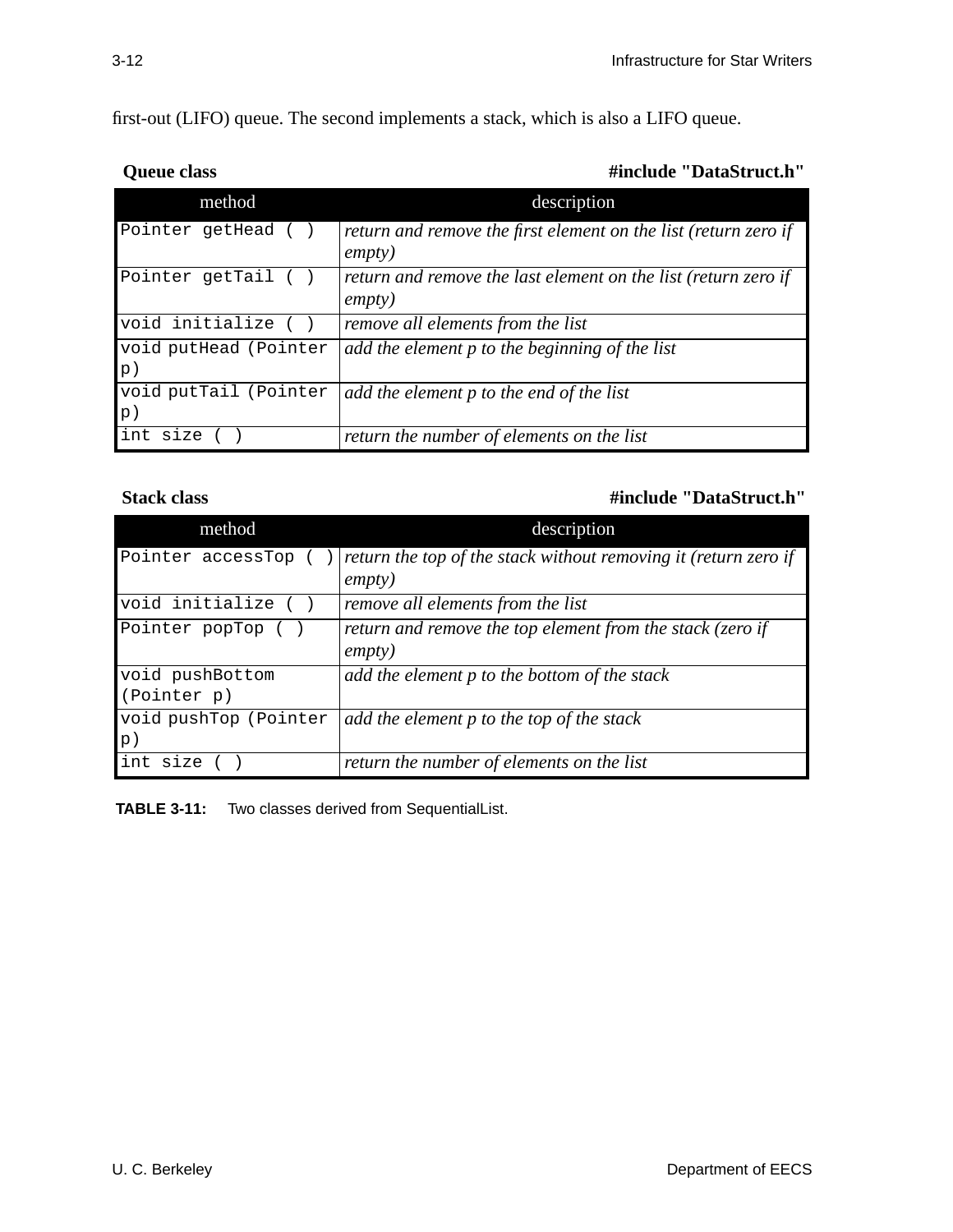# **3.7 Hash Tables**

Hash tables are lists that are indexed by an ASCII string. A "hashing function" is computed from the string to make random accesses reasonably efficient; they are much more efficient, for example, than a linear search over a SequentialList. Two such classes are provided in the Ptolemy kernel. The first, HashTable, is generic, in that the table entries are of type Pointer, and thus can point to any user-defined data structure. The second, TextTable, is more specialized; the entries are strings. It is derived from HashTable.

The HashTable class is summarized in table 3-12 and TextTable class is summa-

 **HashTable class #include "HashTable.h"**

| method               | description                                                   |
|----------------------|---------------------------------------------------------------|
| void clear ()        | empty the table                                               |
| virtual void cleanup | does nothing; in derived classes, this might deallocate       |
| Pointer p)           | memory                                                        |
| int hasKey (         | return 1 if the given key is in the table, $\theta$ otherwise |
| const char* key )    |                                                               |
| void insert          | insert an entry; any previous entry with the same key is      |
| const char* key,     | replaced, and the cleanup method is called so that in         |
| Pointer data)        | derived classes, its memory can be deallocated.               |
| Pointer lookup (     | lookup an entry; in a derived class, this could be over-      |
| const char* key)     | loaded to return a pointer of a more specific type.           |
| int remove           | remove the entry with the given key from the table; note      |
| const char* key)     | that the object pointed to by the entry is not deallocated.   |
| int size             | return the number of entries in the hash table                |

**TABLE 3-12:** A summary of the most useful methods of the HashTable class

rized in table 3-13. Only the most useful (and easily used) methods are described. You may want to refer to the source code for more information. The HashTable class has a standard iterator called HashTableIter, where the next method and ++ operator return a pointer to class HashEntry. This class has a const char\* key() method that returns the key for the entry, and a Pointer value() method that returns a pointer to the entry. TextTable has an iterator called TextTableIter, where the next method and ++ operator return type const char\*.

Sophisticated users will often want to derive new classes from HashTable. The reason is that the methods that look up data in the table can be defined to return pointers of the appropriate type. Moreover, the deallocation of memory when an entry is deleted or the table itself is deleted can be automated. TextTable is a good example of such a derived class. This is not possible with the generic HashTable class, because the Pointer type does not give enough information to know what destructor to invoke. Thus, when using the generic Hash-Table class, the user should explicitly delete the objects pointed to by the Pointer if they were dynamically created and are no longer needed. A detailed example that directly uses the HashTable class, without defining a derived class, is given in the next section. In that exam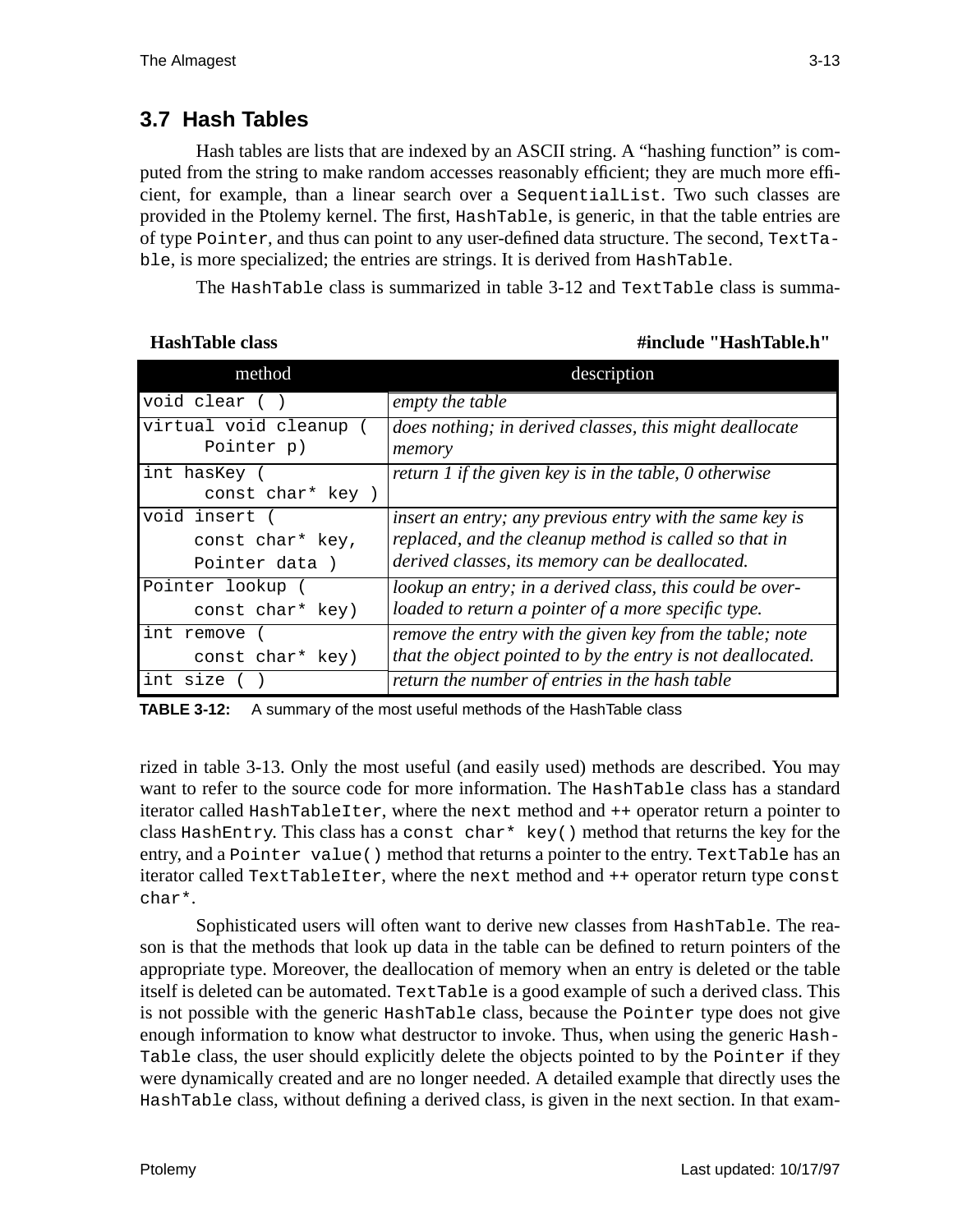ple, the Pointer entries point to stars in a universe, so they should not be deleted when the entries in the table are deleted. Their memory will be deallocated when the universe is deleted.

 **TextTable class #include "HashTable.h"**

| method               | description                                                 |
|----------------------|-------------------------------------------------------------|
| void clear ()        | empty the table                                             |
| void cleanup (       | deallocate the string pointed to by $p$                     |
| Pointer p)           |                                                             |
| int hasKey (         | return 1 if the given key is in the table, 0 otherwise      |
| const char* key )    |                                                             |
| void insert (        | create an entry containing a copy of string; any previous   |
| const char* key,     | entry with the same key is replaced, and the cleanup        |
| const char* string   | method is called to deallocate its memory.                  |
|                      |                                                             |
| const char* lookup ( | lookup an entry with the given key; return 0 if there is no |
| const char* key)     | such entry.                                                 |
| int remove           | remove the entry with the given key from the table and      |
| const char* key)     | deallocated its memory.                                     |
| int size()           | return the number of entries in the hash table              |

**TABLE 3-13:** A summary of the most useful methods of the HashTable and TextTabl classes.

In some future version, HashTable might be reimplemented using templates.

# **3.8 Sharing Data Structures Across Multiple Stars**

It is sometimes desirable to have a set of stars that share and manipulate a common data structure<sup>1</sup>. A simple way to accomplish this is to define a star that contains a static member. Suppose, for example, you wish to define a class of stars that create a shared list of pointers, one to each instance of this type of star. Thus, every star of this type would be able to access every other star of this type. Consider the following implementation:

```
defstar {
      name { Share }
      domain { SDF }
      desc { A star with a shared data structure }
      hinclude { "DataStruct.h" }
      private {
           static SequentialList starList;
      }
      output {
           name { howmany }
           type { int }
      }
      code {
```
<sup>1.</sup> See the SDFWriteVar and SDFReadVar stars for a similar implementation.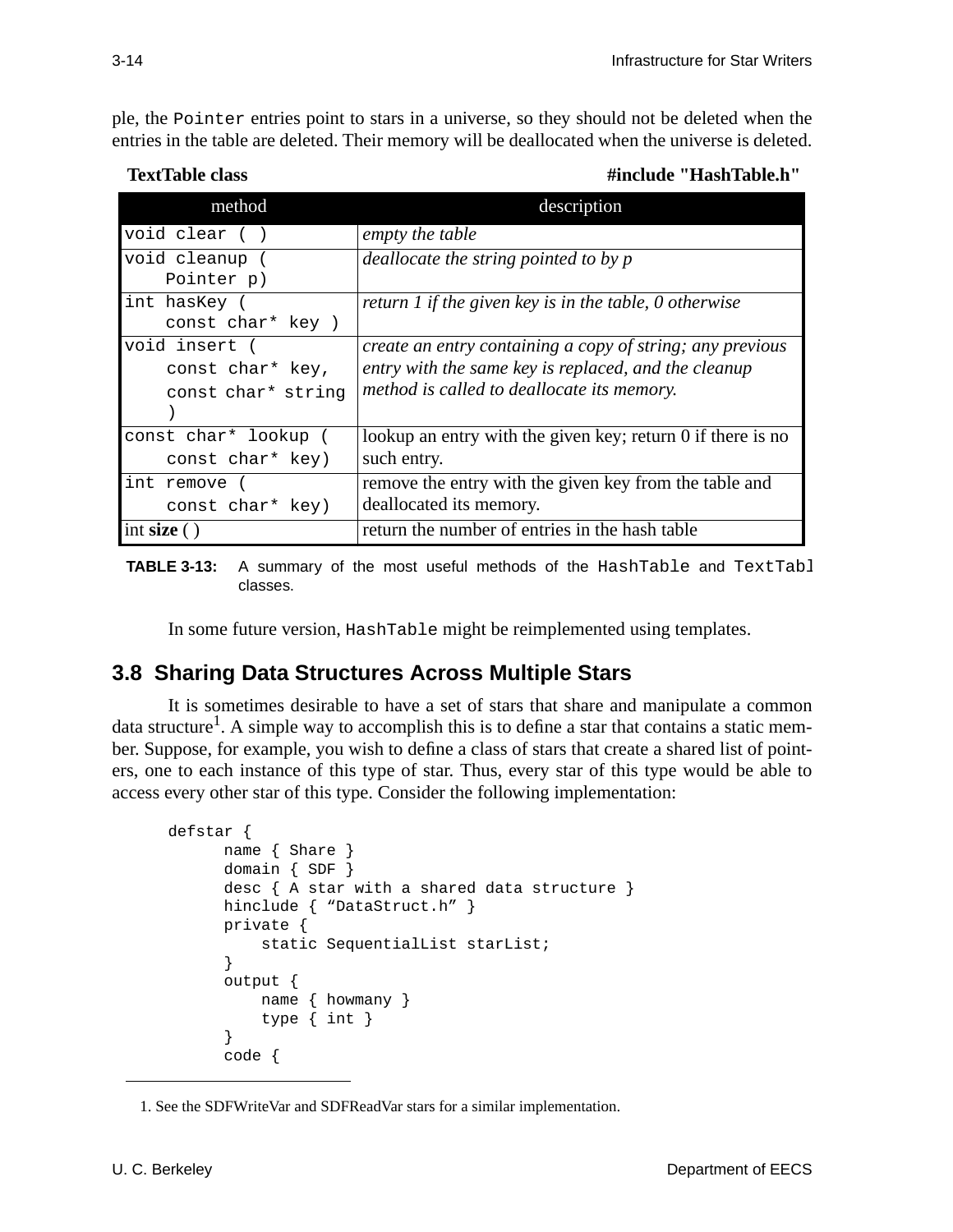}

```
 SequentialList SDFShare::starList;
}
begin {
     starList.append(this);
}
go {
     howmany%0 << starList.size();
}
wrapup {
     starList.initialize();
}
```
This star has a static private member of type SequentialList with name starList. The "static" in  $C_{++}$  ensures that there will be no more than one instance of the Sequential-List object. That instance will be accessible to every instance of the star, but not to any other object (because the member is private). That one instance is actually declared by the lines:

```
code {
     SequentialList SDFShare::starList;
}
```
The declaration will get put into the file SDFShare.cc by the preprocessor. Notice that the class name of the star is SDFShare not just Share. The begin method simply adds to the sequential list a pointer to the star that invoked the begin method (this). Note that you should use the begin method here rather than the setup method because the begin method is always invoked exactly once, while the setup method might be invoked more than once when the simulation starts up. The  $q\circ$  method sends to the output (named howmany) the size of the list. This will be equal to the number of stars of this type in the universe.

The wrapup method has the only tricky part of this code. It reinitializes the SequentialList so that subsequent runs do not just simply add to a list created by previous runs. However, note that the wrapup method will not be invoked if an error occurs during the run. Pigi ensures correct operation nonetheless by deleting all instances of the stars and recreating them if an error occurred on the previous run. Thus, between invocations of the begin method, either the wrapup method or the constructor for the star (and all its members) will be invoked. The constructor for SequentialList also initializes the list, so the list is always initialized before the first begin method is called.

The above approach is somewhat limited. You may want more than one type of star to share a data structure. In this case, you should create a common base class for all the stars that will share the data structure. The shared data structure should be a protected member, rather than a private member, so that it is accessible to derived stars.

Alternatively, you might want arbitrary subsets of stars to share distinct data structures, one for each subset. This can be accomplished by defining a static list that is indexed by a string, and using a parameter in the star to identify to which subset it belongs. An efficient data structure to use for this is the HashTable. So for example, suppose we wanted to modify the above star to create lists of stars with common values of a parameter "mySubset", and to output the number of stars in their subset. The above code becomes:

defstar {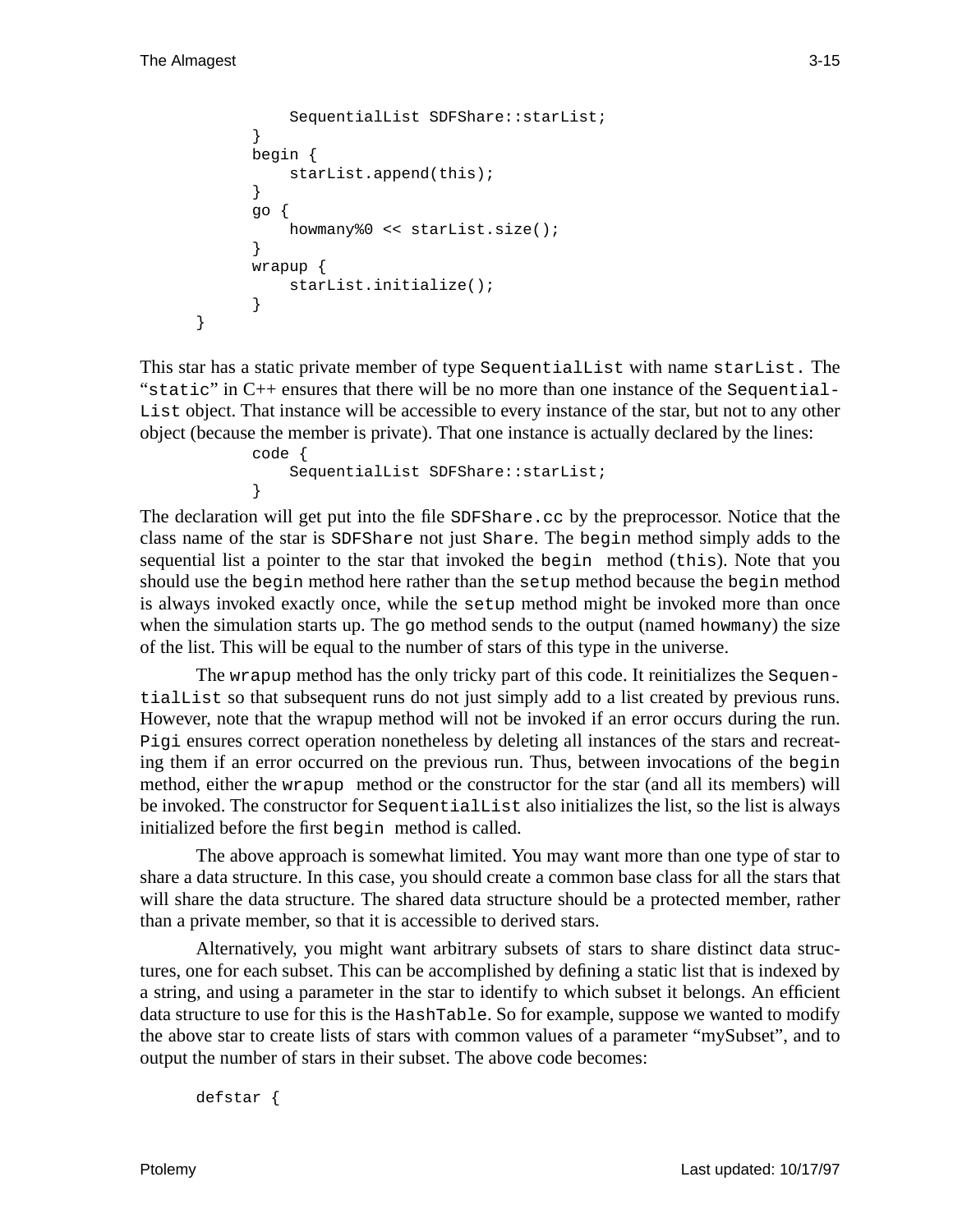```
name { BetterShare }
domain { SDF }
desc { A star with a shared data structure }
hinclude { "DataStruct.h" }
hinclude { "HashTable.h" }
output {
     name { howmany }
     type { int }
}
state {
     name { mySubset }
     default { "subset A" }
     type { string }
}
private {
     static HashTable listOfLists;
     SequentialList* myList;
}
code {
     HashTable SDFBetterShare::listOfLists;
}
begin {
     if (listOfLists.hasKey((char*)mySubset)) {
      myList = listOfLists.lookup((char*)mySubset);
     } else {
      myList = new SequentialList;
      listOfLists.insert((char*)mySubset,myList);
     }
     myList->append(this);
}
go {
     howmany%0 << myList->size();
}
wrapup {
     if (listOfLists.hasKey((char*)mySubset)) {
      listOfLists.remove((char*)mySubset);
      delete myList;
     }
}
```
In addition to the static private member listOfLists, we also have a pointer myList to a SequentialList. The begin method is a bit more complicated now. It first checks to see whether an entry in the hash table has already been created with a key equal to the value of the state "mySubset". If it has, then the SequentialList pointer myList is set equal to the value of that entry. If it has not, then a new SequentialList is allocated and inserted into the hash table with the appropriate key. The last action is simply to insert a pointer to the star instance into myList.

The go method is similar to before.

The wrapup method is slightly more complicated, because it needs to free the memory allocated when the new SequentialList was allocated. However, it should free that

}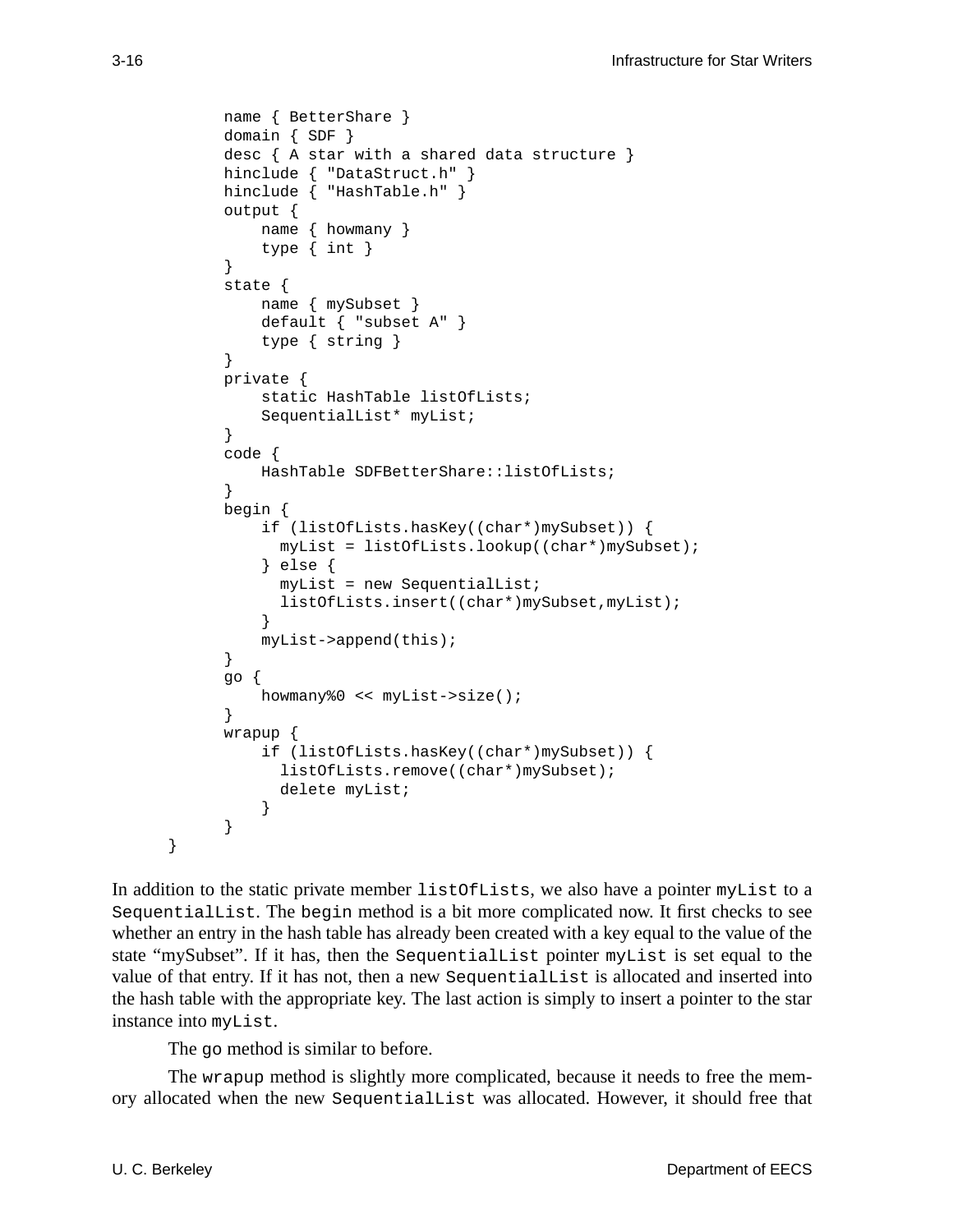memory only once, and there may be several star instances pointing to it. Thus, it first checks the hash table to see whether there exists an entry with key equal to mySubset. If there does, then it removes that entry and deletes the SequentialList myList.

# **3.9 Using Random Numbers**

Ptolemy uses the Gnu library routines for the random number generation. Refer to Volume II of the Art of Computer Programming by Knuth for details about the method. There are built-in classes for some popular distributions: uniform, exponential, geometric, discrete uniform, normal, log-normal, and so on. These classes use a common basic random number generation routine which is realized in the ACG class. Here are some examples of using random numbers.

The first example is the part of the DE Poisson star. See the DE chapter for details on how to write DE stars.

```
hinclude { <NegExp.h> }
ccinclude { <ACG.h> }
protected {
      NegativeExpntl *random;
}
// declare the static random-number generator in the .cc file
code {
      extern ACG* gen;
}
constructor {
      random = NULL;
}
destructor {
      if(random) delete random;
}
setup {
      if(random) delete random;
      random = new NegativeExpntl(double(meanTime),gen);
      DERepeatStar :: setup();
}
go {
        ......
      // Generate an exponential random variable.
      double p = (*random)( ;
        ......
}
```
The built-in class for an exponentially distributed random numbers is NegativeExpntl.

The Ptolemy kernel provides a single object to generate a stream of random numbers; the global variable gen (a poor choice of name, perhaps) is a pointer to it. We create an instance of the NegativeExpntl class in the setup method, not in the constructor since Ptolemy allows you to change the seed of the random number generator. When the user changes the seed of the random number generator, the object pointed to by gen is deleted and re-created, so all objects such as the one pointed to by random in this star become invalid.